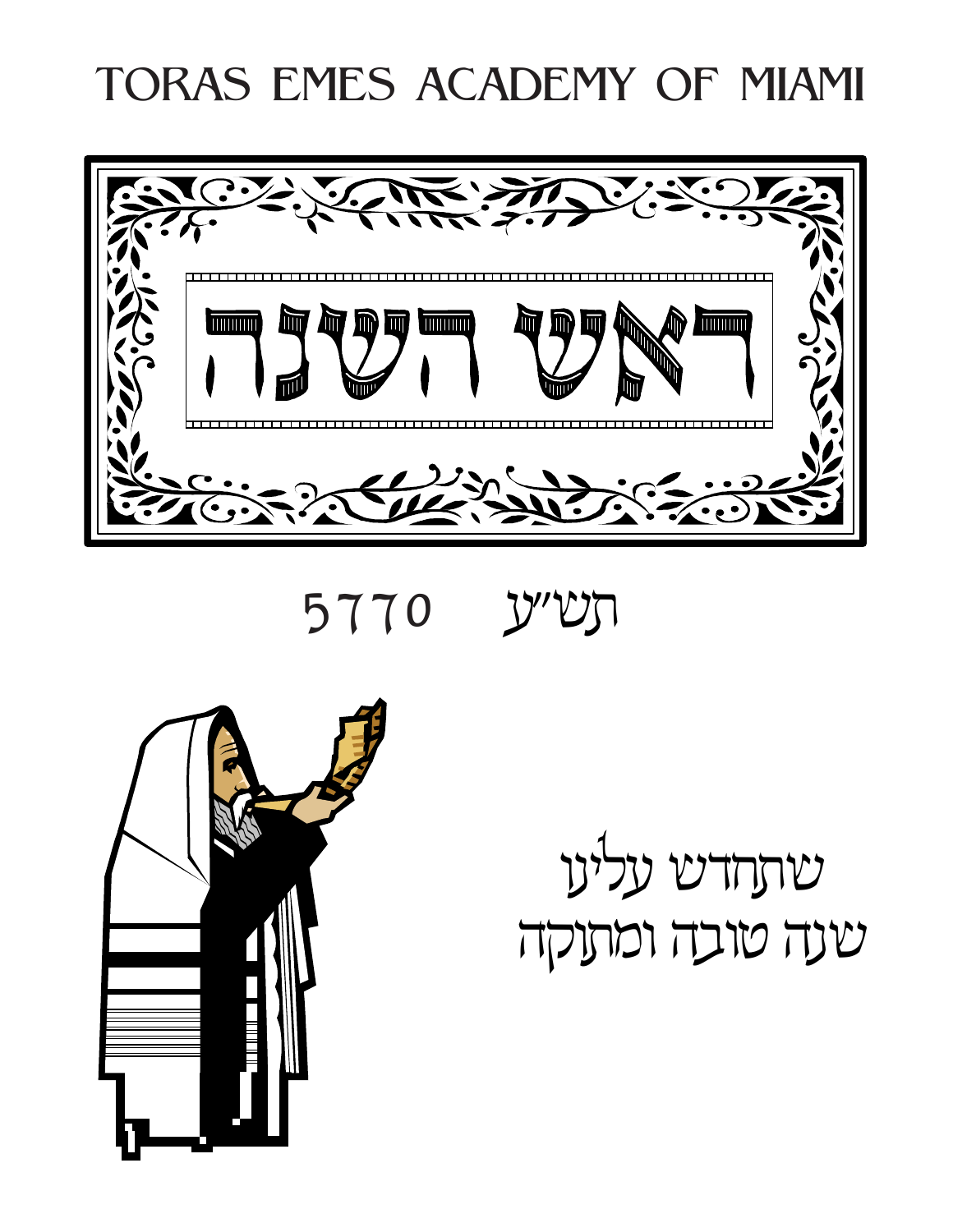

### $\star$  STAR STUDENTS $\star$

**Yael Aminov ★**T.S. **Shui Braunshweiger ★T.S. Arielle Chemtov ★ T.S.& S.S. Noah Chemtov★S.S. Avital Cohen** $★TS$ . **Eli Danan** $\star$ T.S.

**Ephraim Dudovitz ★ T.S.& S.S. Yitzi Eisenberger ★ T.S. Meira Entin**★S.S. **Sarah Feige Goodman ★ S.S.** Yackov Greenberg **\*** T.S. **Riki Grossbard** $\star$ T.S. **Koby Hertz**  $★$  **T.S.** 

Batel Levi<sup>\*</sup>T.S. **Zohar Reboh**★S.S. **Simcha Seltzer ★ S.S. Joey Tokayer★S.S. Esti Weinberger ★ S.S.** Sapir Zabari**∗**S.S.

## כתיבה וחתימה טובה

We would like to wish all of our students and their families a year of growth and accomplishment in Midos Tovos and learning. May the coming year be filled with shalom, good health and eagerness to learn and to succeed in all your endeavors.

#### 12345678901234567890123456789012345678901234567890123456789012345678901234567890123456789012345678901234567890 123456789012345678901234567890121234567890123456 123456789012345678901234567890121234567890123456 <u>1234578901245789012345678901234567890121234</u> 123456789012345678901234567890121234567890123456 123456789012345678901234567890121234567890123456 123456789012345678901234567890121234567890123456

123456789012345678901234567890121234567890123456

<u>[//MONDAY,SEPTEMBER 21-CLASSES RESUME///]</u> 123456789012345678901234567890121234567890123456 123456789012345678901234567890121234567890123456 123456789012345678901234567890121234567890123456 ON TZOM GEDALYA at 9:00 AM. REGULAR 123456789012345678901234567890121234567890123456 123456789012345678901234567890121234567890123456 123456789012345678901234567890121234567890123456 4:00 DISMISSAL.

123456789012345678901234567890121234567890123456 123456789012345678901234567890121234567890123456 123456789012345678901234567890121234567890123456 123456789012345678901234567890121234567890123456 123456789012345678901234567890121234567890123456

#### TV/VIDEO/DVD CONTROL PROGRAM

Letters were sent home this week introducing the first of our three TV/Video/DVD Control Programs for the year. This program begins Friday, September 18, *Rosh Hashana,* and will continue through the end of the *Aseres Yemei Teshuva*.



The TV Control agreements, which were sent home on Wednesday, should have been signed by each student and a parent and returned to school on Thursday.

Calendar sign-in sheets were sent home today and should be used to keep track of your child's progress. The calendars should be initialed by a parent for each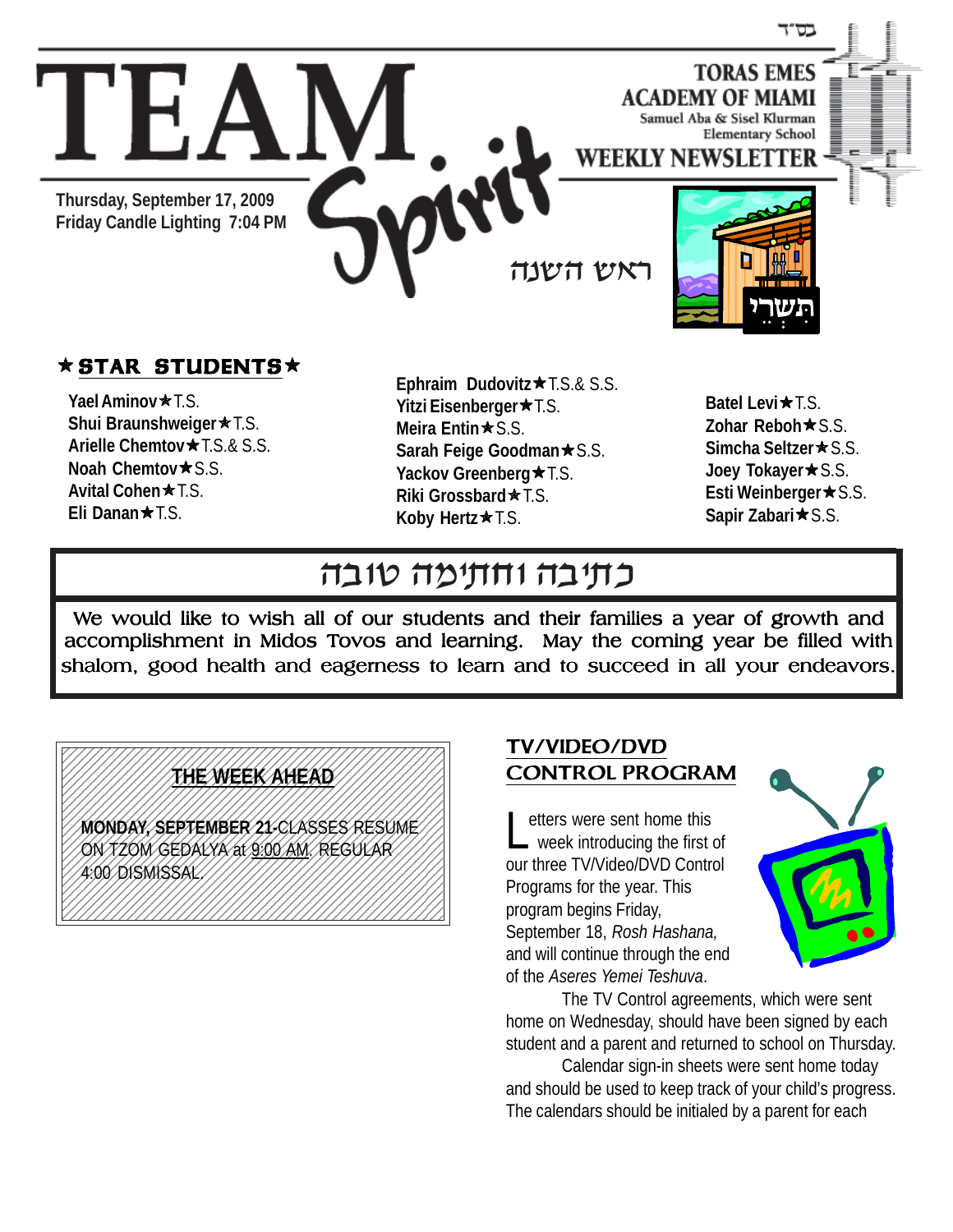day that your child does not watch TV, videos or DVD's. The calendars are to be brought back and forth each school day in order to receive a daily TV Control Card and for prize eligibility during each school day of the *Aseres Yemei Teshuva*.

Modest incentives are being offered with the opportunity to win small prizes in raffle drawings during the period of the TV Control. In addition to the prize drawings, all students who successfully complete this program **and** the upcoming *Chanukah* program will enjoy a BBQ and super special activity on January 11. Please encourage your children to participate in this most worthwhile program.

Thank you to the families who have already stepped forward to generously sponsor the TV Control program for the *Aseres Yemei Teshuva.* If you are able to assist with a sponsorship of \$36, please call Rabbi Baumann.

#### HASMODA

We will once again be conducting our semi-annual  *Yom Tov* learning program over *Sukkos*. We welcome your support of the children's voluntary learning by becoming a sponsor as a *zechus* for a *Refuah Shelaima*, or in memory of a loved one. Sponsorships begin at \$50. This contribution helps defray the cost of the incentive prizes for the participants. Please speak with Rabbi Baumann to let him know that you are interested.

#### THANK YOU

Now that the *Rosh Hashana* cards have been mailed<br>out (please check your mailboxes), we would like to take this opportunity to thank Mrs. Esta Rosenberg, Mrs. Esther Entin, and Mrs. Jeanette Levine for their tireless efforts on behalf of this project.

#### REFUAH SHELAIMA

¨ Tova *bas* Rochel

- ¨ Ruchama Aliza Sara Chana *bas* Esther Leba
- ¨ Chaya Yachet Elka *bas* Chana Rochel
- ¨ Bina *bas* Chaya
- ¨ Chaim *ben* Breindl Bracha
- ¨ Yechiel Tzvi *ben* Leah Rochel
- ¨ Yitzchak Moshe *ben* Shoshana
- ¨Mordechai *ben* Ora Yehudis
- ¨ Tinok *ben* Zehava

#### NICHUM AVEILIM

o Mr. Roben Nemani and family on the loss of his father.

#### PTA PLEA

The Parents' Association is still looking for class<br>mothers (or fathers). If you can help, please call Mrs. Esta Rosenberg at 305.651.0115.

#### PUSHKA PROJECT

The weeks surrounding the *Yomim Tovim* are a great time to collect all your *Pushkas* and send the contents in to school with your child (ren). Please place the contents in a ziploc bag clearly labeled with your name. Anyone who needs a new *pushka*, or knows of a



location where a *pushka* can be placed, please call 305.944.5344.

#### GOLD COUPON STORE OPEN FOR BUSINESS

New and exciting prizes are arriving just in time for the grand opening of the Gold Coupon Store.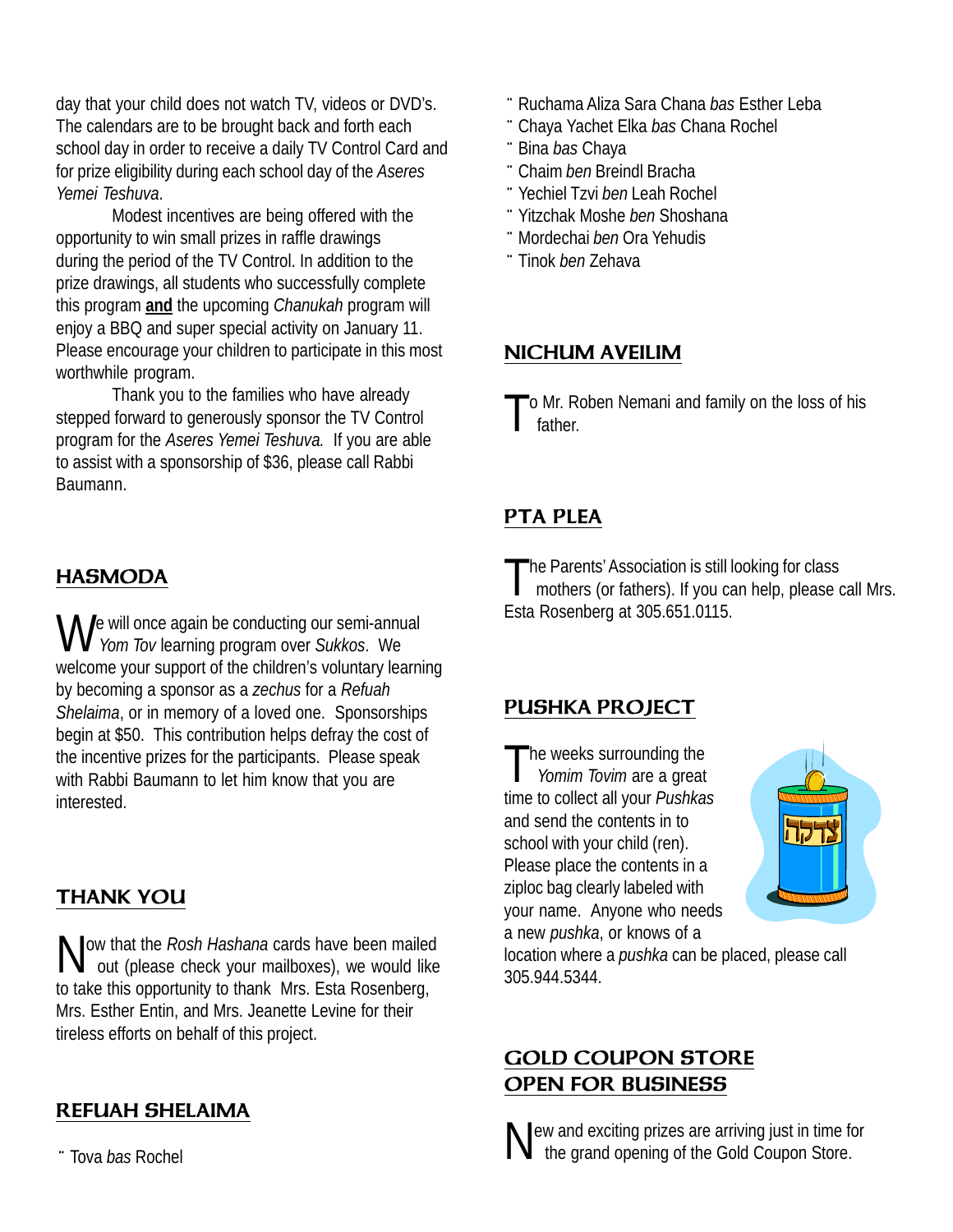Remember to bentch carefully and with *Kavana* so you can earn and save up your gold coupons to redeem them for some great new rewards. Don't want to wait to save up for the big 100 coupon prizes? No problem! We have just what you're looking for from as little as 5 coupons. Remember to come visit on your scheduled day and time.

#### OLOMEINU AND BINAH BUNCH

on't miss out on this outstanding opportunity to



subscribe to one or both of these fine publications. Please send in your Olomeinu subscription envelope with check to the school office and/or mail your Binah Bunch envelope (postage paid) with check enclosed directly to the address on the envelope.

#### PROJECT INSPIRE

**Please see attached letter and flyer for information on** this creative Kiruv project.

#### GETTING READY FOR ROSH HASHANA